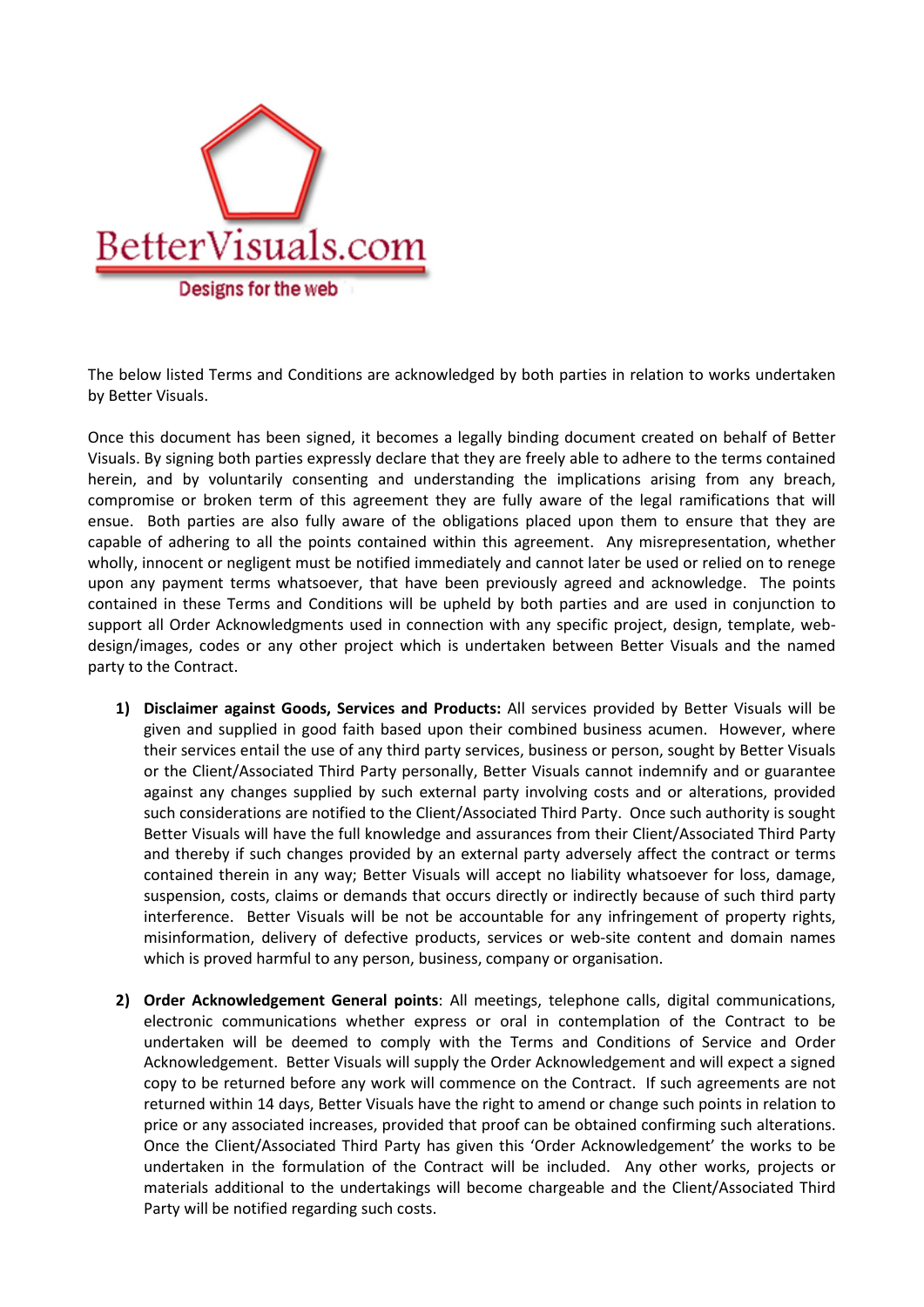- **3) Legalities:** Either party can withdraw their 'Intention to Create' legal relations, prior to the Order Acknowledgement being signed. Once this document has been authorised all sections contained within the Terms and Conditions will render the Contract valid.
	- a) The Parties participating in this Contract do so at their own risk and agrees to defend, indemnify and release Better Visuals from their Contractual obligations, should the Party be found to supply any illegal or defamatory materials, or should it come to light that the Client/Associated Third Party or Third Party Associate be found to be operating outside the Laws that Govern England and Wales, all such associations will be rescinded. Any costs, charges or fees incurred by Better Visuals until that point of knowledge will become payable, and the payment
	- b) Better Visuals agrees to use the information supplied by the Client/Associated Third Party appropriately and to ensure compliance of the Data Protection Act 1998.
	- c) Should a breach arise during the period of the Contract before completion as such; Better Visuals will seek to rescind the Contract and will pursue all expenses associated with productions costs, charges, administration and legal fees, along with all costs related to design, web-hosting, artwork, set-up fees, materials and time considerations in connection with the Project that has been undertaken.
	- d) All information and images that are supplied to Better Visuals from their Client/Associated Third Party or associated third party must comply with advertising legislation. Any supplied information or imagery deemed in the opinion of Better Visuals to be inappropriate will not be hosted or used in conjunction with the Contract; unless the Client/Associated Third Party/associated party has permission to use such material.
	- e) Better Visuals will assume that all such associated rights as listed in section 3d) will be ethical and represent an accurate and truthful portrayal of the Contract that has been entered into.
	- f) Any such material supplied in conjunction with section 3d&e) that may be offensive to the Public Interest or is a misrepresentation in any way whatsoever and therefore non-compliant with either Consumer Protection from unfair Trading Regulations 2008 or the Business Protection from Misleading Marketing Regulations 2008, will be notified to the Advertising Standards Authority.
	- g) Better Visuals expects the Client/Associated Third Party to perform all research necessary on their company names/logos to ensure such aspects of design/colour/imagery/wording does not contravene any existing Trademark/Mark/Image or Copyright belonging to another registered business, organisation or individual. Better Visuals will accept no liability whatsoever arising from any legal action pursued as a result of such use of already registered or copyright approved material. Better Visuals will have the implied right to assume that all materials/information/images supplied by the Client/Associated Third Party in the course of this Contract will not contravene any infringement rights, and that all such information supplied is done so with either the express permission of the original authors, or indeed are owned solely by the Client/Associated Third Party.
	- h) All points contained within these Terms and Conditions are constructed and governed by the Laws of England and Wales.

## Page 2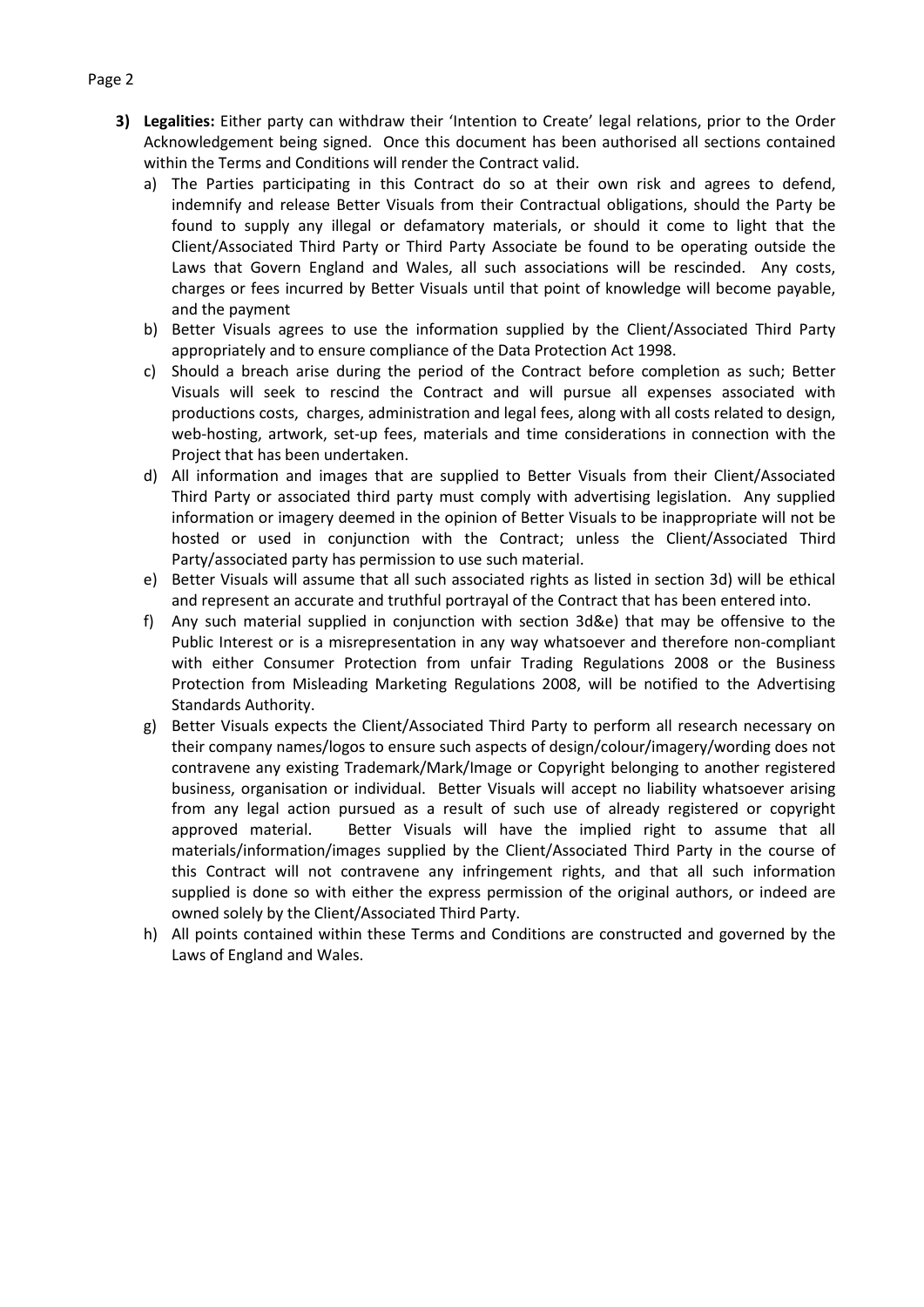## Page 3

- 4) Advertising Standards Authority: With effect from 1<sup>st</sup> March 2011 the Advertising Standards Authority will extend the remit of their control to cover all 'Marketing Communications'. Should the Client/Associated Third Party/Associated Third Party seek to ensure their web-site complies with the UK Code of Non-broadcast Advertising, Sales Promotion and Direct Marketing the (CAP Code), all associated costs arising from the 'New Website Audit' Service health-check will be the sole responsibility of the Client/Associated Third Party/Associated Third Party. Better Visuals can supply the information necessary for the individual Client/Associated Third Party/Associated Third Party to investigate and ensure self-regulation upon request. **It is not the responsibility of Better Visuals whatsoever, to ensure compliance is reached, maintained and adhered to.**
- **5) Non-Disclosure:** Better Visuals and any third party associates agrees that, except if directed by the Client/Associated Third Party, it will not at any time during or after the term of this agreement disclose any confidential information. Likewise, the Client/Associated Third Party agrees that it will not convey any confidential information about Better Visuals to another party, with the express permission of Better Visuals. All information supplied will be treated in the strictest confidence, however, given the nature of the work to be undertaken will be deemed to have an implied right for certain information to be exchanged.
- **6) Better Visuals' Obligations:** Better Visuals agrees to supply their services diligently and act in a professional manner at all times.
	- a) Better Visuals agreed to keep a 'Costs Estimate' of the work involved and undertaken to date in accordance with the project, for dispute, or rescission purposes in association with point 14 relating to payment of services carried out.
	- b) All such work and or materials that are required for a specific purpose that is additional to the quotation and or 'Order Acknowledgement', that are accordingly supplied via a third party or other professional regarding specific work that Better Visuals are unable to provide, will be provided on the basis that such services may be subject to change and out of the direct control of Better Visuals, in accordance with time constraints. Better Visuals will accept no liability whatsoever for other individuals/professionals/third parties/ whose deadlines change without notification, or so suddenly that notice cannot be given, thus causing disruption and unavoidable expenditure due to such action. Whilst every effort will be made to avoid such a situation, any such occurrence will be outside the remit of Better Visuals and as such all liability arising from such an incident will be limited as such. Better Visuals will seek to have any additional costs arising from such adverse situations reimbursed*, however this provision will not and cannot be guaranteed within the Terms and Conditions of Better Visuals*. Better Visuals will always endeavor to work within specified time constraints, however, situations may arise that are out of Better Visuals control and as such will accept no liability for such loses that arise due to such unforeseen circumstances.
	- c) All materials supplied in accordance with the quotation and 'Order Acknowledgement' will be supplied where required, should for whatever reason the goods, materials and or products have to changed or be substituted, then Better Visuals will notify the customer/Client/Associated Third Party and ensure that all such changes are validated and approved beforehand. NO SUBSTITUTIONS ON ANY QUOTATION WILL BE CARRIED OUT WITHOUT PRIOR AUTHORISATION. Where possible any such changes will be made and charged as per the initial quotation, should any alternative product, goods or materials incur additional cost, approval for such increases will be sought prior to any changes being made. Once approval is sought and confirmed then the additional costs will be noted separately upon invoicing and will enact the payment terms contained within these 'Terms and Conditions of Service'.

Page 4

d) Better Visuals is fully insured and copies of such documentation are available upon request.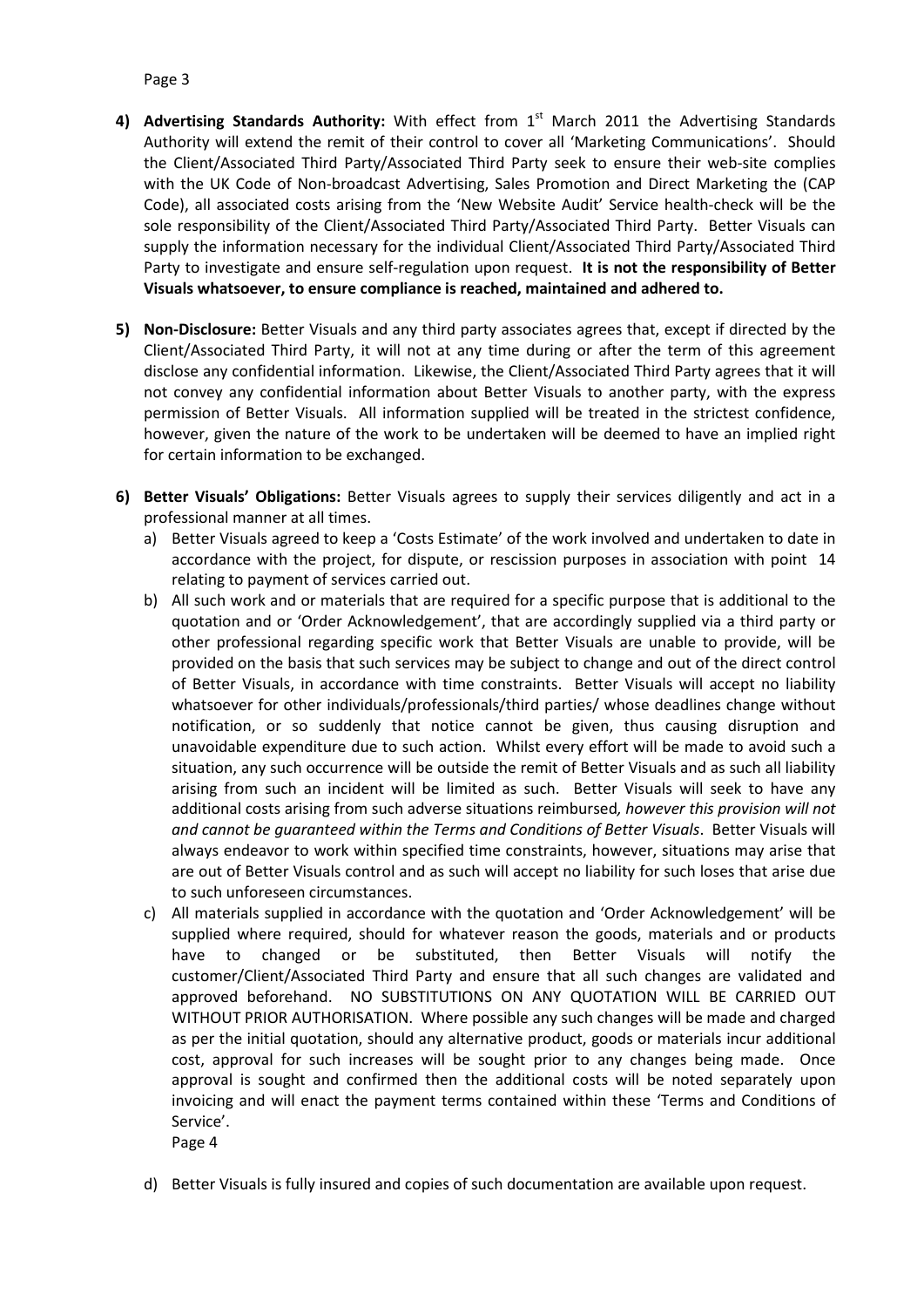- e) Better Visuals will endeavor to complete the contract within the specified timescales, however, if for any reason the Client/Associated Third Party/Third Party Associate, does not comply with the obligations placed upon them and therefore delays the performance of Better Visuals. Better Visuals will seek the contract to be part-performed and thereby will enact the payments terms contained within this agreement.
- f) Better Visuals will notify their Client/Associated Third Party if the agreed contractual price has been reached with regard to the project for work supplied on a daily or hourly rate. No further work will be carried out with express permission from the Client/Associated Third Party. If further alterations are required after all contractual obligations have been fulfilled, then Better Visuals expects all such work to be paid for and will therefore invoice separately. All such extra work, alterations over and above what was initially sought will be chargeable at an agreed amount with the Client/Associated Third Party.
- g) Better Visuals endeavors to create pages that are search engine friendly, however, Better Visuals gives no assurance that the site will become listed with search engines or of certain search results. In no event shall Better Visuals be held liable for any changes in search engine rankings as a result of using Better Visuals codes. If an error or issue with the design or code arises during the project which does not allow the design or code to match the original specification, the Client/Associated Third Party agrees that Better Visuals can apply the nearest available alternative solution.
- h) Better Visuals will ensure any materials supplied in support of the undertaking by the Client/Associated Third Party will remain the Client/Associated Third Party's property and will be returned where possible, anything supplied by Better Visuals will always remain their property unless any rights have been passed to the Client/Associated Third Party or arrangements have been made between the relevant parties.
- i) Better Visuals reserves the right to charge for storage on such materials that are stored before the Contract commences or after completion of the Contract.
- **7) Client/Associated Third Party/Associated Third Party Obligations:** Better Visuals will expect their Client/Associated Third Party to perform certain obligations within the formulated working relationship certain aspects will be deemed implied rights.
	- a) Proofs/Prototypes/Materials may be submitted for the Client/Associated Third Party's approval and Better Visuals will accept no liability whatsoever for any errors not corrected by the Client/Associated Third Party. Any changes arising from such errors will become chargeable, unless the errors have been notified and Better Visuals fails to correct such mistakes, (proof will be needed to confirm any such fault lies with Better Visuals concerning this point). It is the Client/Associated Third Party's sole responsibility to ensure that the work carried out on their behalf is correct in content for /grammar/image/colour and technical content.
	- b) If the Client/Associated Third Party as part of his/her contractual obligations is to supply certain documentation/imagery/materials/information or any other aspect to enable Better Visuals to complete their performance of the Contract, and fails to provide such documentation/imagery/materials/information within a period of 30 days from Better Visuals requesting such information, then depending upon the significance of the situation Better Visuals can rescind upon their Contractual obligations in full and thus render valid all points contained within section 17 of these Terms and Conditions. If the said Client/Associated Third Party fails to comply with the terms and obligations placed upon him or her in order for the contact to become fulfilled and thus uses such practices to renege upon payment section 18 will be effective immediately. Part-performance of the contract will be deemed, and as such Better Visuals will have the legal option of enforcing the completion of the contract or rescinding the contract. Such 'frustration' will have financial costs; all such associated costs in connection with point 7a&b) will be the sole responsibility of the Client/Associated Third Party.
	- c) The Client/Associated Third Party will ensure that all materials needed to be supplied to Better Visuals is done using a safe and secure method. Where such methods of transportation are reliant upon postal services, Better Visuals requests that all methods of delivery can be recorded and acknowledged. Failing to supply such materials in a non-recorded manner that unfortunately results in materials becoming lost, misplaced or damaged and thereby directly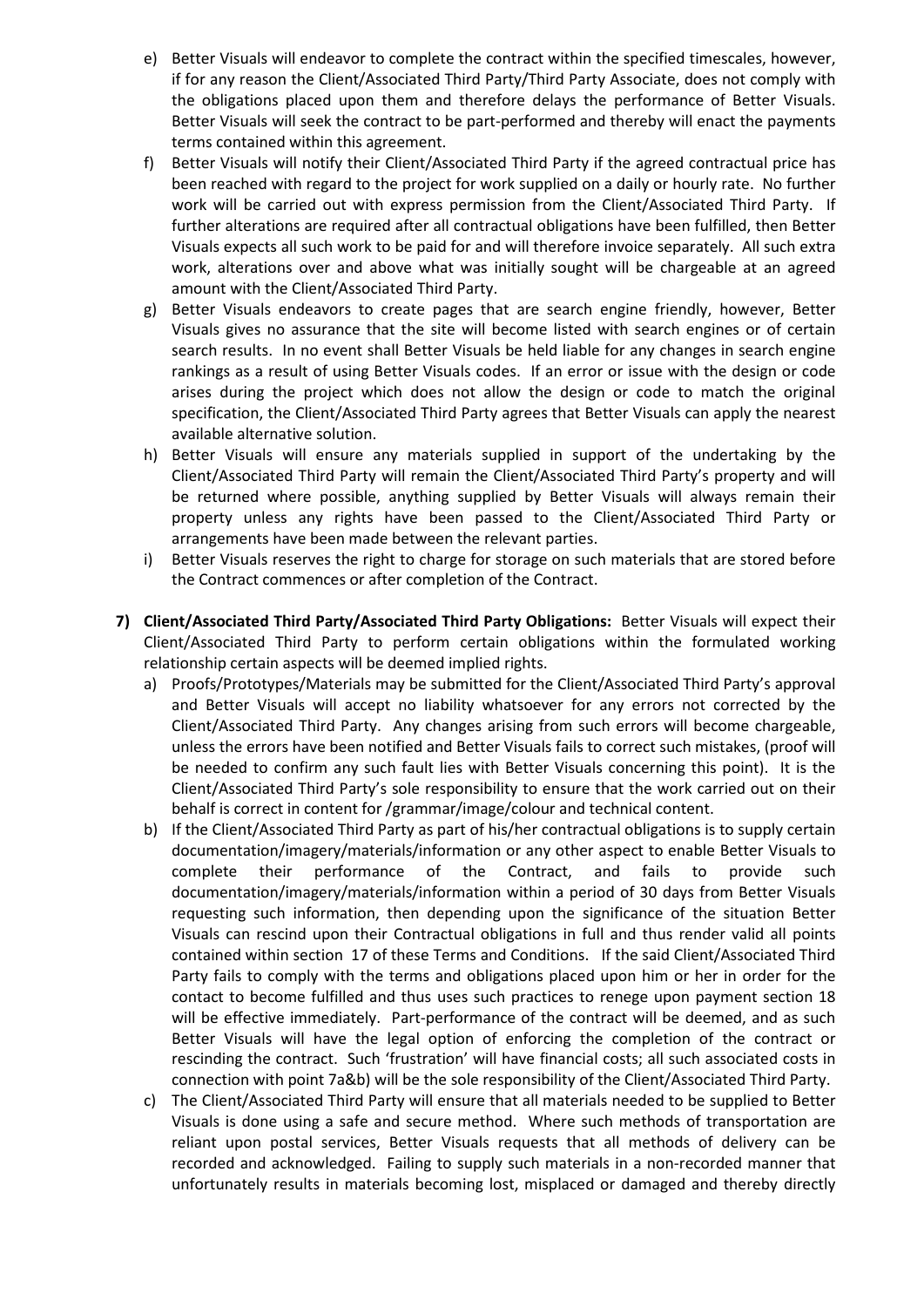having a detrimental financial impact upon the project/undertaking; all such associated costs will be deemed the responsibility of the Client/Associated Third Party alone.

- d) Any colours/materials/imagery/documentation that is supplied to Better Visuals in order to complete certain graphics will be sourced to the best endeavors of Better Visuals. Should a colour match not be identical to the requirements of the Client/Associated Third Party, and thereby the image is not a perfect match, the Client/Associated Third Party must agree to a substitution. Better Visuals will always assure the Client/Associated Third Party that they will try and match any design as close as possible, however variations may occur.
- e) If the Client/Associated Third Party wishes a third party to edit their site, or any part of the site, responsibility of such association will then lie with the said party, any errors or costs in connection with editing will be the responsibility of the Client/Associated Third Party. If the Client/Associated Third Party wishes Better Visuals to correct any subsequent errors, these will be charged in additionally to the initial project quotation.
- f) The Client/Associated Third Party agrees to secure regular back-ups of the site, database or software. Better Visuals will accept no liability in assuming back-ups whatsoever.
- g) The Client/Associated Third Party agrees to ensure their compliance with Internet and Ecommerce Laws. Under no circumstances can Better Visuals be held accountable or responsible for claims, suits, penalties, taxes or tariffs arising from the Client/Associated Third Party's exercise of Internet or Ecommerce sites or pages.
- h) The Client/Associated Third Party agrees to update their site in compliance with new legislations, or releases. It will be the responsibility of the Client/Associated Third Party to ensure these updates occur. Such demands, liabilities, costs, losses and claims arising from omission to inform or implement such updates will be the sole responsibility of the Client/Associated Third Party.
- i) The Client/Associated Third Party agrees and understands that external factors may contribute to site or application malfunction from time to time. Such interruption of service may result in losses for the Client/Associated Third Party; Better Visuals will accept no liability for such costs arising from unavailability, malfunction or interruption of any web-site service, application or site.
- **8) General Obligations:** Both parties agree to give notice where possible with regards to holidays, sicknesses or periods of absence that may affect the timescales of contractual performances, there will arise certain circumstances beyond the control of either the Client/Associated Third Party or Better Visuals, such situations will be treated individually and mutually agreed by the Client/Associated Third Party and Better Visuals to extend the time constraints placed upon them.
- **9) Website Optimization:** Due to external factors, such as changes to the way search engines rank websites, we cannot offer any guarantees regarding the position we will achieve for websites. The process of optimizing websites itself will bring in more traffic and hits and you will see visits increase to your site naturally. Better visuals will accept no liability whatsoever for any change in rankings, or drop off in the position of such sites/undertakings due to changes in algorithms of the search engines or the factors used to rank websites.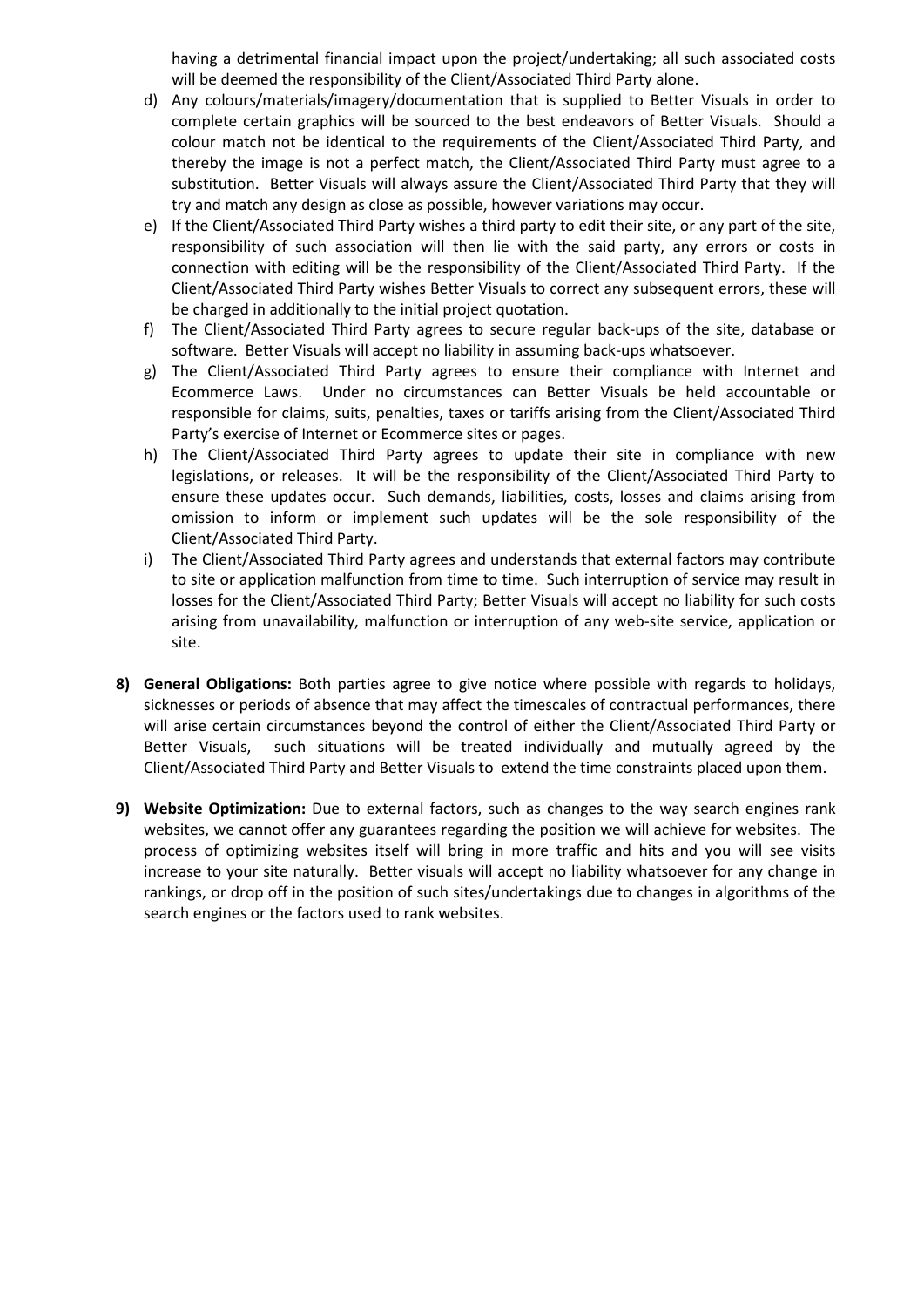## Page 6

**10) Health and Safety:-** Whilst on-site or at any premise, Better Visuals will endeavor to convey and follow all Health and Safety legislations and stipulations and work within the boundaries of the Law. As such under no circumstances will any personnel or associated personnel or third party of Better Visuals or its associates, be expected to work in such an environment that is deemed to be unsafe and or hazardous that could or may cause a risk or serious injury. Better Visuals expects all sites and or premises to comply with Health and Safety requirements and should any associated personnel feel that such requirements are being jeopardized and or compromised in any way, they will have the full backing of the Management of Better Visuals to leave site immediately. Where possible such eventualities will be notified, but will not be guaranteed as such. Until the environment is returned to comply within the Health and Safety requirements, Better Visuals is not at liberty to return to either the premises and or site. Any associated cost arising from such Health and Safety failings, imperfections or defects will be the sole responsibility of the customer/Client/Associated Third Party.

*UNDER NO CIRCUMSTANCES WHATSOEVER WILL ANY MEMBER OF BETTER VISUALS PUT THEM OR RISK ENDANGERING ANYONE ELSE BY REMAINING OR RETURNING TO THE SAID SITE OR PREMISE UNTIL SUCH TIME AS ALL HEALTH AND SAFETY REQUIREMENTS ARE RECTIFIED AND OR SATISFIED*. Any losses that arise from such action will be the sole responsibility of the Customer/Client/Associated Third Party and Better Visuals will not be held liable or responsible for any increased or additional costs arising from such action.

- **11) Quotations:-** Better Visuals will validate any quotations within a 30 day period. Any quotations passed this period may no longer be current, due to product/good price increases, not necessarily associated with Better Visuals. Better Visuals reserves the right to amend any quotation during this period, if the amendments are requested by the customer/Client/Associated Third Party, provided all amendments are authorised, the Client/Associated Third Party will be liable for all additional work, goods and or services in accordance with such requests. Upon acceptance of any quotation and provided the 'Order Acknowledgement' has been authorised then all Client/Associated Third Party/Associated Third Parties are bound by the terms and conditions associated with payments, cancellation charges and any other conditions in accordance with Better Visuals Terms and Conditions Policy.
- **12) Title to Goods:** In accordance with Better Visuals Terms and Conditions once all goods/materials/information has been used or displayed in connection with the supply, design and hosting of the project, in accordance with customer specifications all such undertakings will remain the property of Better Visuals, until such time as they have been paid for in full and then ownership and or responsibility will transfer to the customer/Client/Associated Third Party. Failure to settle any invoices in connection with the project/undertaking/web-site/design and or hosting will validate all points contained in section 18 of these Terms and Conditions and render the goods the property of Better Visuals. Better Visuals will have the implied right to display the artworks/materials/documentation in association with the project and or undertakings in a portfolio format, whether the portfolio is document based or electronically stored.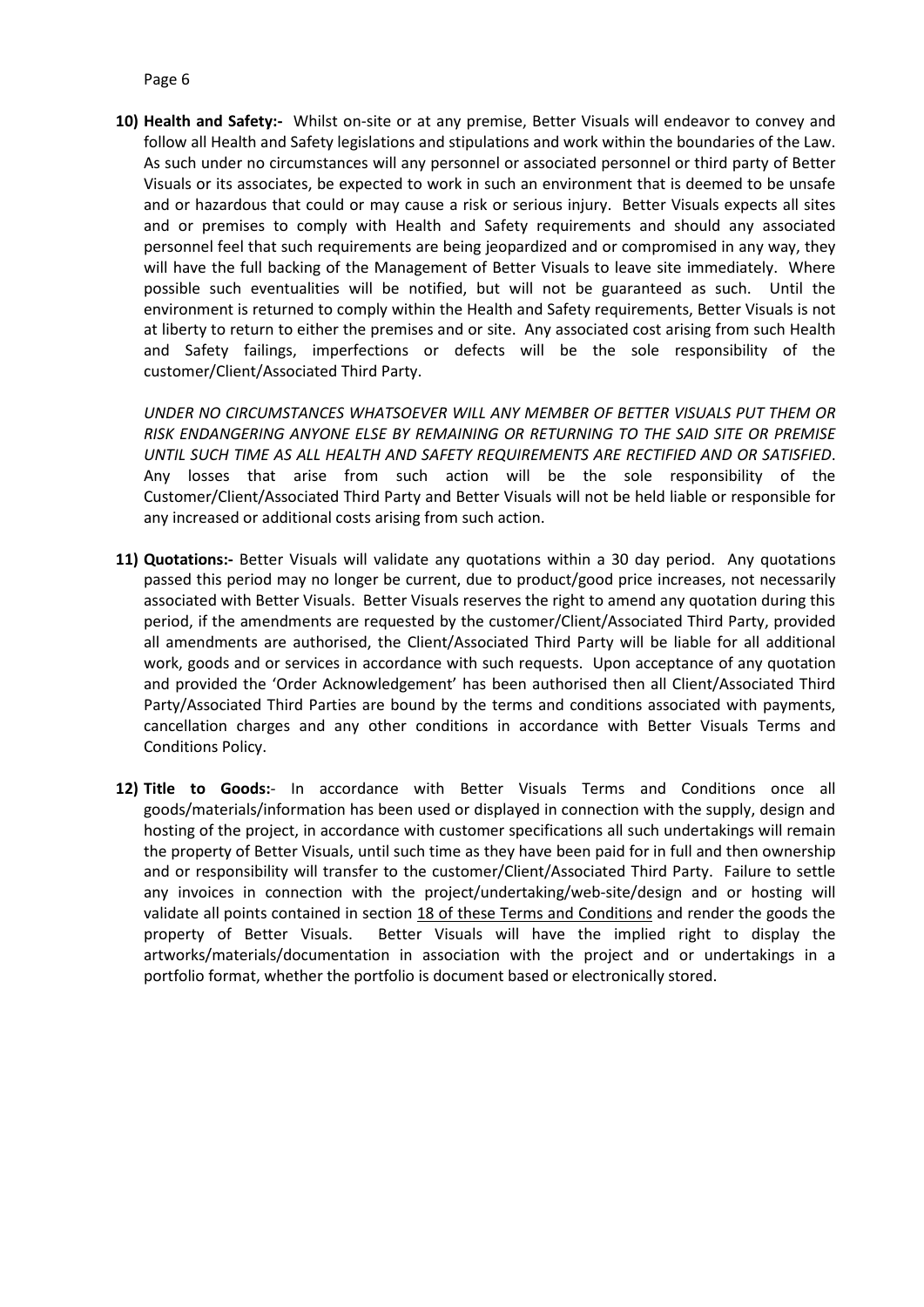- **13) Completion of Work**:- Should for any reason the customer/Client/Associated Third Party change their mind during and or prior to any job/work commencing, having signed and acknowledged that the job/work is to commence or has already commenced, Better Visuals will treat each individual circumstance upon its own merit to ascertain whether payment is required in full or whether a part-payment would be acceptable (see section 18a). Such decisions are the sole responsibility of Mrs Terri Galloway for and on behalf of Better Visuals. No other employee or personnel other than these two named individuals will have the authority to make such decisions. Any products, goods, materials, hire costs and or expenses associated with the commencement of such job or work may be chargeable to the customer/Client/Associated Third Party. Authorization of any order acknowledgment does signify the intention to 'create legal relations' and thereby the terms surrounding Contract Law will be enforced and are very clear to offer protection for both business and consumer alike.
- **14) External Services:-** All such services provided outside the limitations or scope of Better Visuals will be carried out and or conducted by the respected qualified and or professional company/individual. As such these services will carry their own guarantee and or product liability. Certain external services will have professional certification to validate such work and will fall outside of the remit and guarantees of Better Visuals. If Better Visuals have provided the services of such third party professionals during the course of any work and or job; and should a fault or defect occur with such work, then Better Visuals will attempt to resolve the situation and or problem. HOWEVER, IF SUCH SERVICES ARE PROVIDED OR SOURCED BY THE CUSTOMER/CLIENT/ASSOCIATED THIRD PARTY DIRECTLY, THEN BETTER VISUALS WILL ACCEPT NO RESPONSIBILITY OR LIABILTIY WHATSOEVER FOR ANY DEFECTS, FAULTS, DAMAGES OR LOSSES ASSOCIATED WITH SUCH WORK THAT IS CARRIED OUT INDEPENDENTLY OF BETTER VISUALS.
- **15) Complaints Procedures:-** Should any customer/Client/Associated Third Party have any complaints whatsoever, whether in connection with personnel, the services provides and or the designs themselves throughout the duration of the work that Better Visuals is undertaking, they MUST CONVEY SUCH DISSATISFACTION AT THE TIME OF NOTICING. Customers/Client/Associated Third Party's that do not notify to Better Visuals any complaints cannot later rely on such a fact to renege upon payment. Better Visuals are a professional company and rely on their outstanding reputation to provide a high quality service – and as such will endeavor to rectify all complaints at the time of notification. All representatives of Better Visuals will behave in such a way that will not be deemed unethical or anti-social or degrading to any member of the public, customer or Client/Associated Third Party, likewise abusive behavior towards any employee of Better Visuals will not be tolerated or accepted.
- **16) Additional Work:-** All additional work over and above the authorised quotation and 'Order Acknowledgement' forms will be charged for without exception. All such work will be individually signed off by the customer/Client/Associated Third Party and will become chargeable in accordance with all points contained in Section 18. No additional work and or materials will be supplied unless the customer/Client/Associated Third Party has agreed and authorised such work/changes consent will be deemed to be provided by way of authorised 'day work sheets' which Better Visuals will supply. Once these sheets are signed then the payment terms of Better Visuals will pertain. UNDER NO CIRCUMSTANCES WHATSOVER WILL BETTER VISUALS BE EXPECTED TO VALIDATE OR BE HELD RESPONSIBLE FOR ASCERTAINING THE CORRECT/AUTHORISED SIGNATORY FOR THE SAID COMPANY OR CLIENT/ASSOCIATED THIRD PARTY. Any such signature that appears on the 'day work sheet' will be deemed to have the relevant permission to authorize such additional work/hours as appears and is recorded upon them. Page 8
- **17) Costs and Expenditure:-** Better Visuals enlists the Administration and Legal Services of Time Management Support. Any costs incurred in relation to the services provided by Time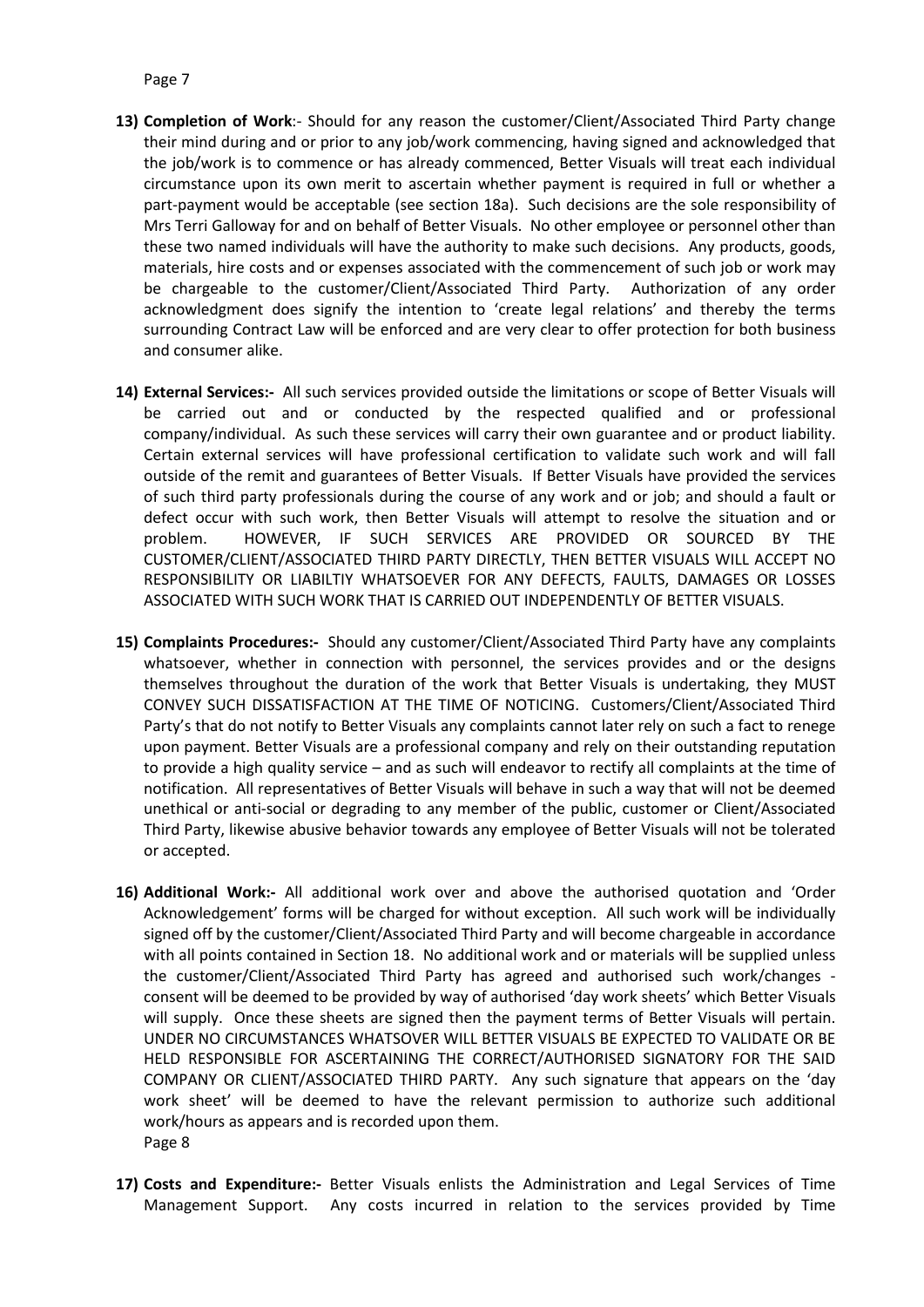Management Support by way of recovery of any outstanding invoices by the Customer/Client/Associated Third Party outlined in this agreement will be charged to the said Customer/Client/Associated Third Party, including all surcharges, administration, debt recovery fees and where applicable Court fees. All invoices will incur VAT and this will be shown accordingly. If Better Visuals has undertaken to host/ensure a web-site is live, they will have the implied right of ownership until the account is paid in full. Should payment not be made for any reason without permission from Mrs. Terri Galloway, then Better Visuals reserves the right to suspend hosting the site until payment has been made. If payment remains outstanding, then all work surrounding the site will be withdrawn permanently. Work in connection with suspending the sites will be chargeable, as will releasing withdrawing the site completely. If Better Visuals is charged for no longer requiring the site, accordingly all such associated costs will be passed to the Client/Associated Third Party. Deposits are required to ensure the commencement of work, all deposits will be held and non-refundable should the project no longer be required. At final invoice stage all such deposits will be shown and deducted from the final amount sought, along with any stage payments that have been made.

- a) **Payment Terms:-** Better Visuals offer a strict payment term of 30 days from the date of invoice. Should these terms be exceeded without the authorization and or agreement of Mrs. Terri Galloway, then without exception the matter will be passed for onward collection. This service will incur a debt recovery fee and also administration charges will be applied to the account at 10% per month, backdated whilst the account remains in arrears. Should the matter progress to Court then further interest charges will also be applied. According to the Sale and Supply of Goods Act 1994 when any customer and or Client/Associated Third Party unequivocally accepts and receives goods or services then there is an implied term to pay for such goods and or services and failure to do so will breach this implied term and can render the contract void. As such Better Visuals will seek to rescind such a contract and therefore will seek to have all services, goods, materials and associated costs reimbursed in full. According to Section 69 of the County Courts Act 1984 and or the Late Payment of Commercial Debts (Interest) Act 1998 Better Visuals will also request that interest is charged to the account accordingly on all outstanding accounts. ALL PAYMENTS CAN BE MADE VIA ON-LINE BANKING, CHEQUE PAYMENTS TO BETTER VISUALS OR IN CASH, ALL PAYMENTS ARE TO BE MADE AND RECEIVED IN POUNDS STERLING.
- b) **Stage Payments:** All work carried out and undertaken by Better Visuals will be done so and provided with the opportunity for all Client/Associated Third Parties to either arrange payments in either 3 stage installments or in a final settlement at the end of the project. Without exception all final payments must be paid within the 30 day accounting period for all projects, whether provided in a single stage or over a 3 stage payment period. Upon final invoice all accounts must be settled within 30 days, from date of invoice. Where stage payments are agreed upon, and invoiced accordingly, each stage will be payable before the next stage commences.
- c) **Part-Payment for services commenced but not completed:** Part-Payments or full payment will also be required if the services, products, materials and goods are supplied by Better Visuals to the customer/Client/Associated Third Party but are no longer required where work has already commenced, unless expressly authorised to the contrary by either Mrs. Terri Galloway. Part payment monies will be decided depending on the individual circumstances and awarded upon merit of each situation. Whilst Better Visuals are sympathetic to changing needs whether personal or business, if the services of Better Visuals have been sought and enlisted then as such payment for such services whether completed or otherwise will be required.